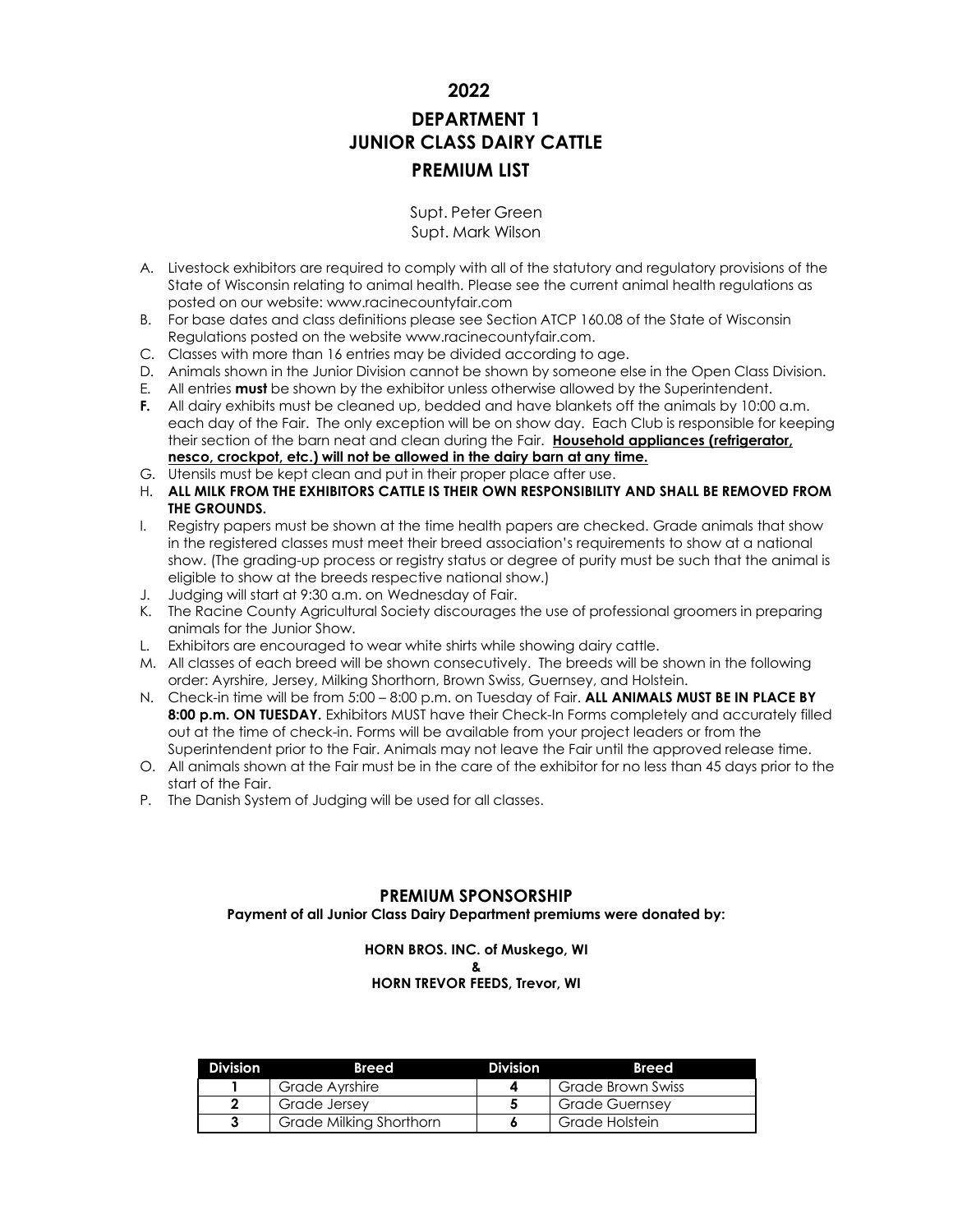| Class No. | Entry                        | <b>Premiums</b> |   |  |
|-----------|------------------------------|-----------------|---|--|
|           | Heifer Calf, Spring          |                 | o |  |
|           | Heifer Calf, Winter          |                 |   |  |
|           | Heifer Calf, Fall            |                 | o |  |
|           | Heifer Calf, Summer Yearling |                 | n |  |
|           | Heifer Calf, Spring Yearling |                 | Ô |  |
|           | Heifer Calf, Winter Yearling |                 |   |  |
|           | Heifer Calf, Fall Yearling   |                 |   |  |

# **JUNIOR CHAMPION HEIFER RIBBON**

| Cow, 2 Years Old               |  |  |
|--------------------------------|--|--|
| Cow, 3 Years Old               |  |  |
| Cow, 4 Years Old               |  |  |
| Aged Cow, 5 Years Old or Older |  |  |
| Dry Cow, 3 Years Old or Older  |  |  |

# **SENIOR CHAMPION COW RIBBON GRAND CHAMPION FEMALE GRADE RIBBON**

| <b>Division</b> | <b>Breed</b>               | <b>Division</b> | <b>Breed</b>                |
|-----------------|----------------------------|-----------------|-----------------------------|
|                 | Purebred Avrshire          | 10              | <b>Purebred Brown Swiss</b> |
|                 | Purebred Jersey            | 11              | <b>Purebred Guernsey</b>    |
|                 | Purebred Milking Shorthorn | 12              | <b>Purebred Holstein</b>    |

| Class No. | Entry                        | Premiums |  |  |
|-----------|------------------------------|----------|--|--|
|           | Heifer Calf, Spring          |          |  |  |
|           | Heifer Calf, Winter          |          |  |  |
|           | Heifer Calf, Fall            |          |  |  |
|           | Heifer Calf, Summer Yearling |          |  |  |
|           | Heifer Calf, Spring Yearling |          |  |  |
|           | Heifer Calf, Winter Yearling |          |  |  |
|           | Heifer Calf, Fall Yearling   |          |  |  |

### **JUNIOR CHAMPION HEIFER RIBBON**

| Cow, 2 Years Old               |  |  |
|--------------------------------|--|--|
| Cow, 3 Years Old               |  |  |
| Cow, 4 Years Old               |  |  |
| Aged Cow, 5 Years Old or Older |  |  |
| Dry Cow, 3 Years Old or Older  |  |  |

### **SENIOR CHAMPION COW RIBBON GRAND CHAMPION FEMALE GRADE RIBBON**

# **Division 13 – Club Herd**

Each Club may enter the following: A herd consisting of 4 animals from at least 3 exhibitors. A herd may have no more than 2 cows. The remaining 2 animals may consist of a heifer and/or a yearling.